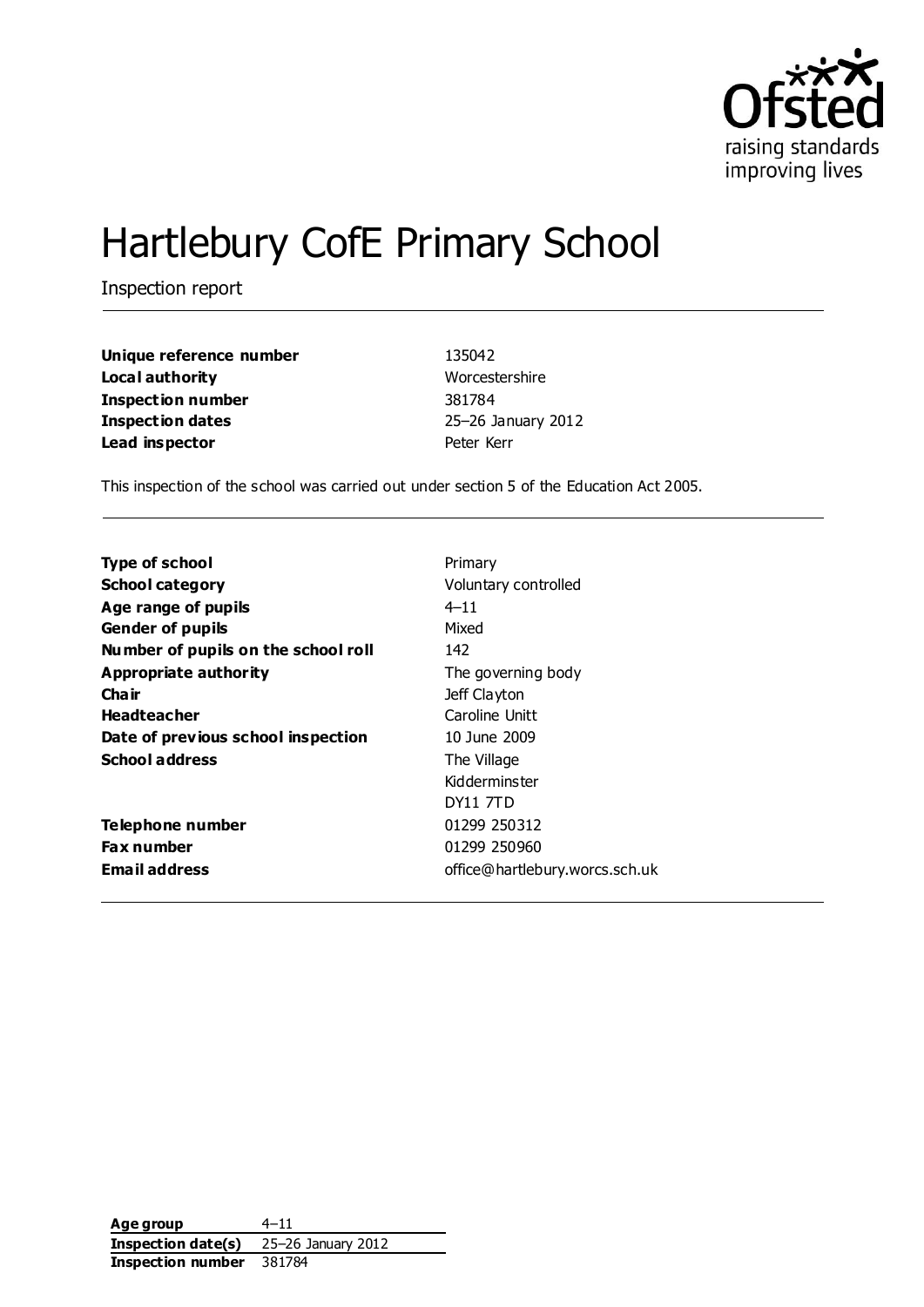

You can use Parent View to give Ofsted your opinion on your child's school. Ofsted will use the information parents and carers provide when deciding which schools to inspect and when.

You can also use Parent View to find out what other parents and carers think about schools in England. You can visit [www.parentview.ofsted.gov.uk,](http://www.parentview.ofsted.gov.uk/) or look for the link on the main Ofsted website: [www.ofsted.gov.uk](http://www.ofsted.gov.uk/)

The Office for Standards in Education, Children's Services and Skills (Ofsted) regulates and inspects to achieve excellence in the care of children and young people, and in education and skills for learners of all ages. It regulates and inspects childcare and children's social care, and inspects the Children and Family Court Advisory Support Service (Cafcass), schools, colleges, initial teacher training, work-based learning and skills training, adult and community learning, and education and training in prisons and other secure establishments. It assesses council children's services, and inspects services for looked after children, safeguarding and child protection.

Further copies of this report are obtainable from the school. Under the Education Act 2005, the school must provide a copy of this report free of charge to certain categories of people. A charge not exceeding the full cost of reproduction may be made for any other copies supplied.

If you would like a copy of this document in a different format, such as large print or Braille, please telephone 0300 123 4234, or email enquiries@ofsted.gov.uk.

You may copy all or parts of this document for non-commercial educational purposes, as long as you give details of the source and date of publication and do not alter the information in any way.

To receive regular email alerts about new publications, including survey reports and school inspection reports, please visit our website and go to 'Subscribe'.

Piccadilly Gate Store St **Manchester** M1 2WD

T: 0300 123 4234 Textphone: 0161 618 8524 E: enquiries@ofsted.gov.uk W: www.ofsted.gov.uk



© Crown copyright 2012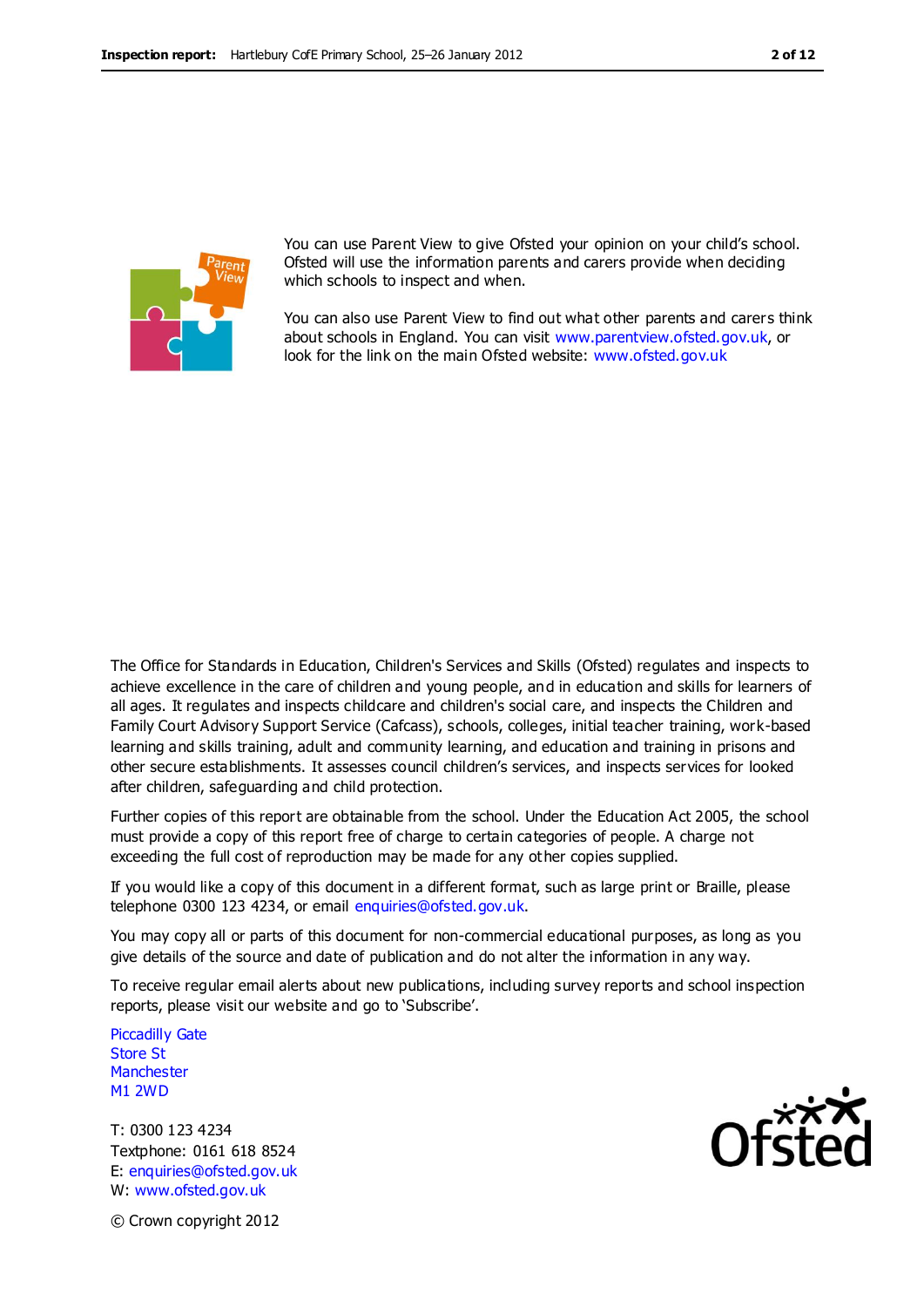### **Introduction**

Inspection team

Peter Kerr **Additional inspector** 

This inspection was carried out with two days' notice. The inspector spent five hours in classrooms, observed nine lessons or parts of lessons and saw all six of the school's teachers teaching. He listened to pupils reading, looked at their writing and mathematics work across the curriculum and talked to them about their experiences. Meetings were held with teachers about their leadership responsibilities and with members of the governing body about their roles. The inspector observed the school's work, and looked at teachers' planning, the tracking of pupils' progress and pupils' work on display. He took account of the responses to the on-line questionnaire (Parent View) in planning the inspection, and analysed the views of parents and carers expressed in 68 parental questionnaires.

### **Information about the school**

The school is smaller in size than most other primary schools. Nearly all pupils are of White British background and all speak English as their first language. A broadly average proportion of pupils is known to be eligible for free school meals. The proportion of disabled pupils and those identified as having special educational needs, including those with a statement of educational need, is very high compared to most other similar schools. The school meets the current floor standard set by the government, which determines the minimum expectations for attainment and progress. A before-school provision and after-school club, managed by the governing body and organised by the headteacher are run in the school. They cater for up to 16 pupils per session.

A new headteacher was appointed in September 2011 and one of the senior teachers is currently acting as deputy headteacher pending a permanent appointment. The school was awarded Healthy School status in 2010. A privately managed pre-school operates on the site. This is inspected separately and receives a separate report.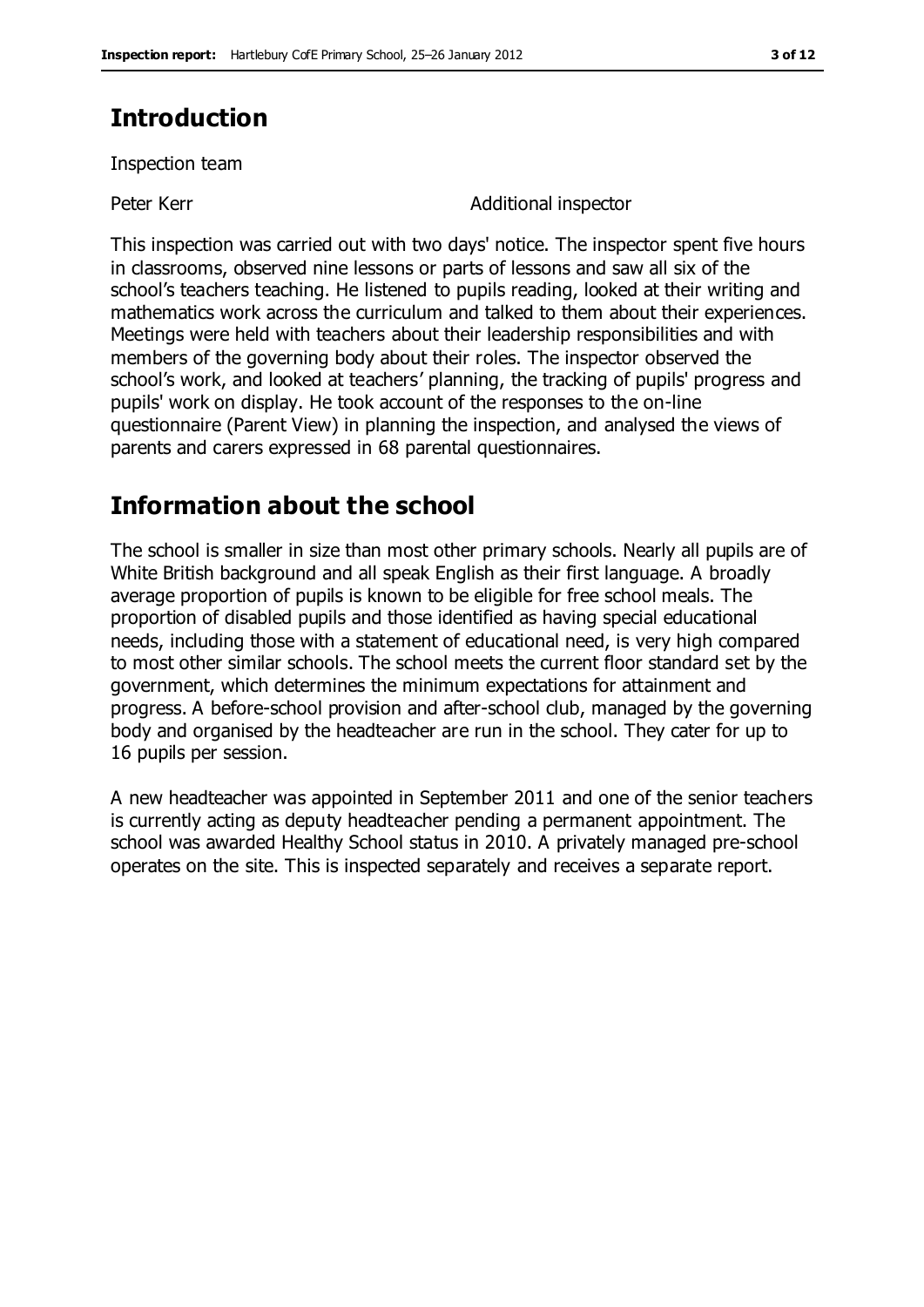### **Inspection judgements**

| <b>Overall effectiveness</b>   |  |
|--------------------------------|--|
|                                |  |
| <b>Achievement of pupils</b>   |  |
| <b>Quality of teaching</b>     |  |
| Behaviour and safety of pupils |  |
| Leadership and management      |  |

### **Key findings**

- The school provides a satisfactory quality of education. The new headteacher. has refocused the school's efforts on improving pupils' progress and enjoys the enthusiastic support of staff, pupils, parents and carers and the governing body. Other leadership roles are developing but all are not yet fully effective.
- Pupils' attainment is broadly average at the end of Year 6. It is average in writing and mathematics but above average in reading. Pupils enjoy reading and read well. Pupils' achievements are no better than satisfactory, because although progress is accelerating, previous slow progress in some year groups means attainment is not yet as high as it should be.
- Boys do not achieve as well as girls in writing and sometimes lack motivation to write. In Key Stage 2 weak spelling sometimes hampers progress, reflecting the fact that spelling skills are not taught systematically enough throughout the school.
- Teaching is satisfactory. Good learning was seen in writing when pupils had plenty of opportunities for talking first so that they knew what they wanted to write.
- Well-targeted support helps pupils with moderate learning difficulties to achieve satisfactorily but lessons are not always challenging enough for more-able pupils.
- Children in Reception make good progress, especially in writing, because they learn key skills well and apply them readily in play.
- Pupils feel safe in school. Behaviour is good because clear boundaries are set and adhered to. Good behaviour management enables pupils with behavioural, emotional and social difficulties to concentrate on their lessons and make satisfactory progress. Attendance is above average.
- The curriculum meets all requirements and offers opportunities for enrichment. Spiritual and moral values are promoted very well and relationships are excellent throughout the school.

Schools whose overall effectiveness is judged satisfactory may receive a monitoring visit by an Ofsted inspector before their next section 5 inspection.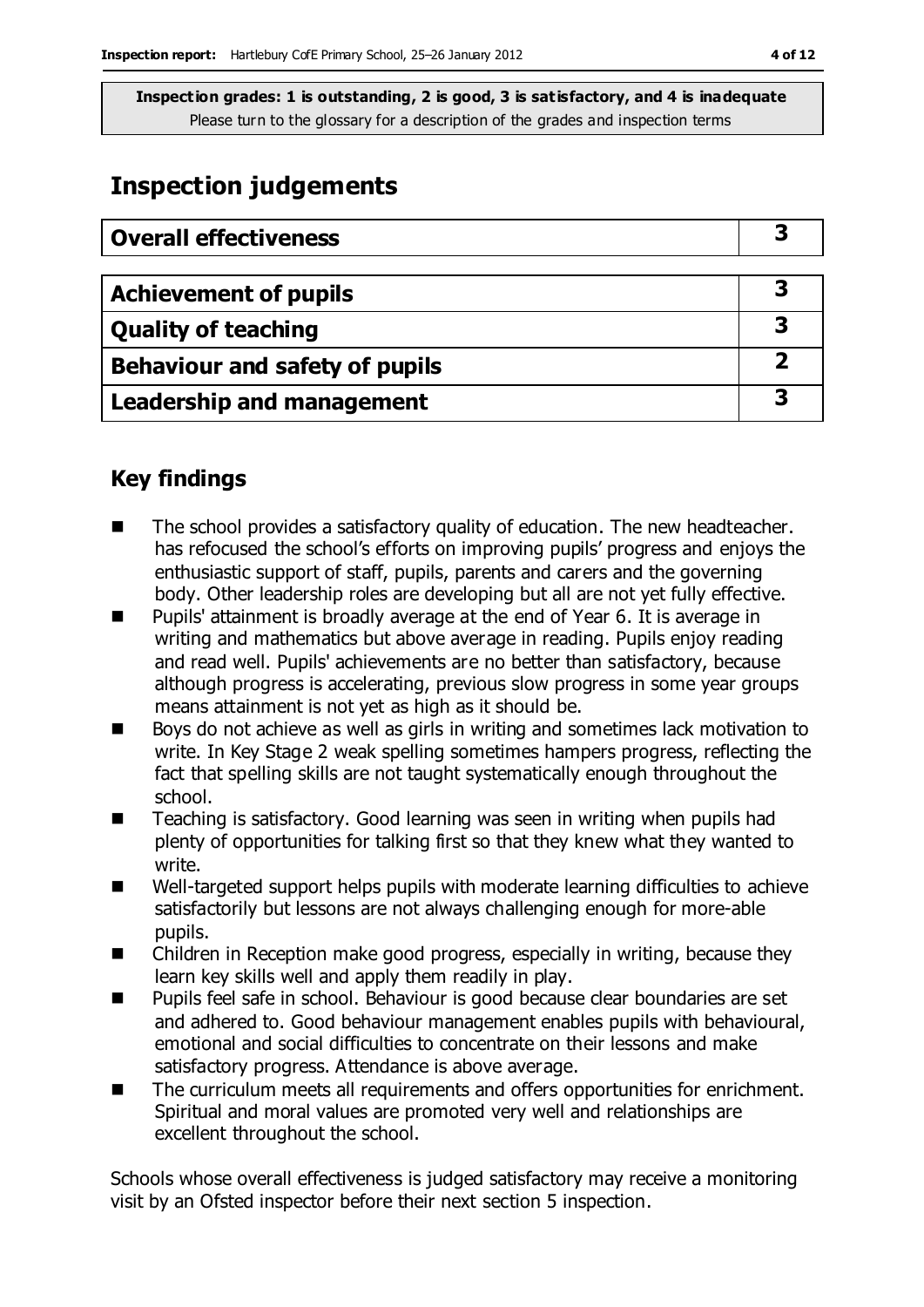#### **What does the school need to do to improve further?**

- Raise standards in English and mathematics, by:
	- ensuring that reading and writing skills are taught systematically throughout the school
	- finding more effective ways of motivating boys to write well
	- providing more opportunities and support for pupils to fully express their ideas in words before writing them down
	- ensuring that lessons constantly challenge pupils of all abilities to think hard and apply their literacy and numeracy skills in increasingly demanding situations.
- $\blacksquare$  Improve outcomes for more-able pupils by:
	- planning challenging activities for them from the beginning of lessons and continually looking for ways of increasing the challenge as they work
	- providing opportunities for them to undertake extended independent investigations and research.

### **Main report**

#### **Achievement of pupils**

Pupils' attainment is broadly average at the end of Year 2 and Year 6 and they make satisfactory progress. Progress is good in reading from broadly average attainment at Year 2 to above average at Year 6. Pupils enjoy reading because of the more structured approach and wider range of books that have been introduced, particularly for older boys. A group of Year 4 and 5 boys, for example, talked enthusiastically about the 'Diary of a Wimpy Kid' books they were reading. Pupils read well from familiar texts, but occasionally lack the skills to quickly read unfamiliar words.

Standards in writing are lower than in reading, particularly for boys. The gap between boys and girls is still wider than that found nationally but is decreasing. Many boys struggle to write neatly and do not have reliable strategies to spell correctly. Writing has improved since regular targets were introduced in September 2011 and some pupils with moderate learning difficulties or previously low attainment have made exceptionally good progress over this period.

A very small number of parents and carers commented that more-able children were not challenged enough. The inspection confirmed that on occasions the more-able pupils accomplished the work they were given without having to try very hard. When given tasks that interest and challenge them, pupils respond with enthusiasm and results are good. For example, Year 2 pupils produced good quality writing after discussing at length the objects found in a suitcase in the classroom and speculating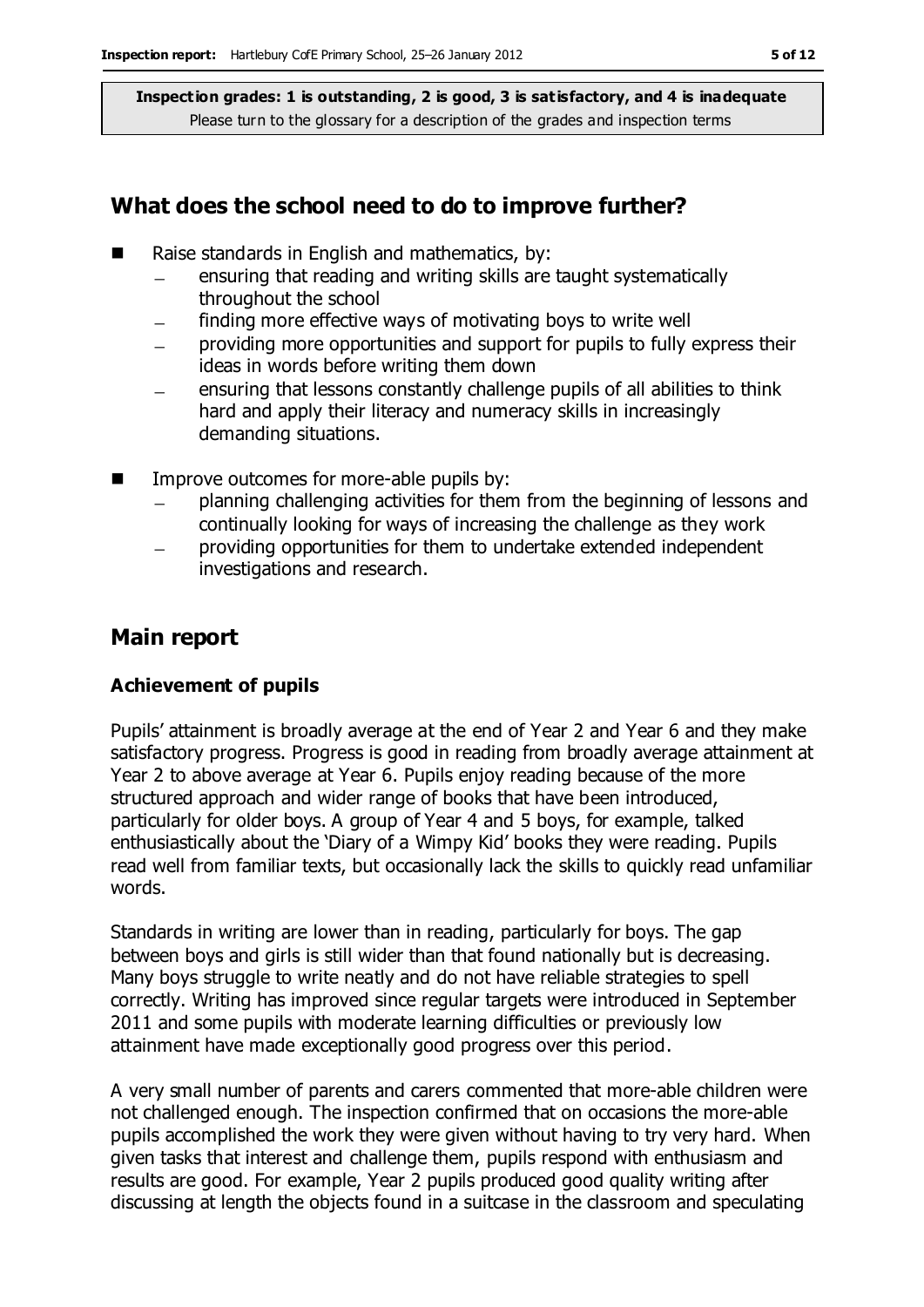about how useful they would be in the Antarctic. The content of their writing reflected the support they had been given to express their ideas fully before writing anything down.

Children in the Reception class make good progress from below expected starting points for their age on entry to slightly above average by the end of the year. Their starting points are particularly low in writing, and this is the area in which they make the most rapid progress. Children with speech, language and communication difficulties make good progress because they are consistently well supported to join in all activities and improve their communication skills.

#### **Quality of teaching**

Teachers plan well to provide a good balance between all the subjects of the National Curriculum. Pupils say they like their lessons and learn a lot from them and parents and carers believe that their children are taught well at the school. The inspection found that teaching is satisfactory because it has led to satisfactory achievement over time, but that it is improving. All the teaching seen was at least satisfactory, with some good teaching in both key stages.

Teachers use resources such as electronic whiteboards well to engage pupils' interest and to make explanations clear. In the better lessons teachers also enhance learning by encouraging pupils to discuss questions in pairs or groups. More-able pupils are often given more difficult tasks, but even so expectations of what they can achieve are not always high enough and they have limited opportunities for extended research and investigation. Occasionally teachers overlook opportunities to adjust the level of challenge in the light of pupils' responses because of an over-emphasis on all pupils completing the set task.

Relationships are excellent and pupils are strongly encouraged to value themselves and each other. Their spiritual, moral, social and cultural development is enhanced by assembly themes which are followed up in class, generating discussion and reflection. Some good examples were seen of pupils' prayers about personal and social issues on display in classrooms.

Increased rigour in assessments and target setting has accelerated progress in writing over the past term for many pupils, particularly those with moderate learning difficulties. Pieces of writing are marked in detail and specific pointers for improvement are used as benchmarks for further marking. Pupils' literacy, mathematics and information and communications technology skills are sometimes used to good effect in other subjects, but opportunities are sometimes missed to extend these skills fully across the curriculum.

Teaching is good in the Early Years Foundation Stage. Daily routines are well established so that children learn continuously and independently through enjoyable play. Staff interact with children purposefully as they play to support their learning. For example, children were encouraged to discuss the designs of the buildings they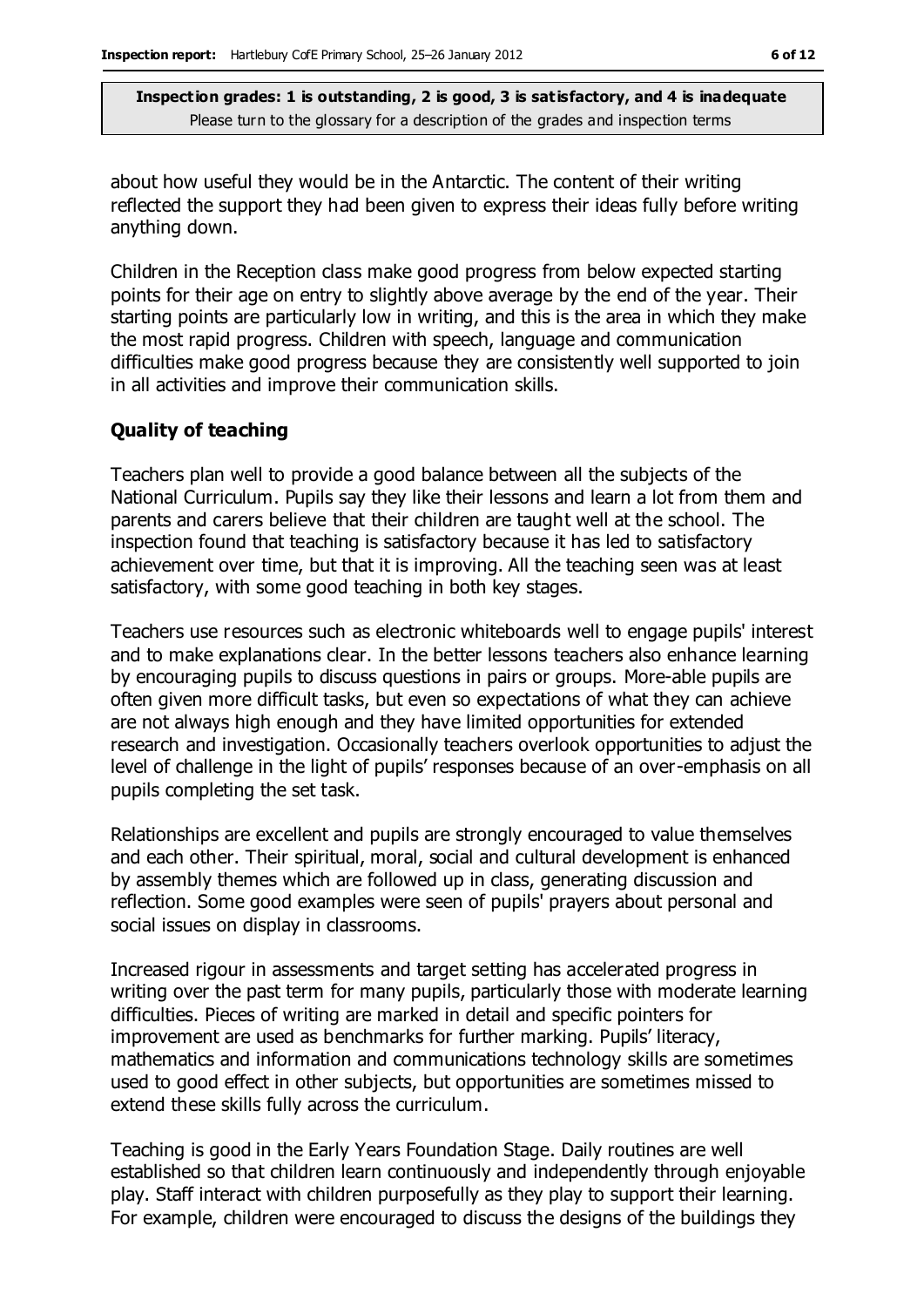were making and to explain how they mixed two colours to make a new one while painting. Staff provide regular instruction to the children to develop their basic skills in English and mathematics and children are strongly motivated to use these while they play. For example a child chose to use a stopwatch to measure the speed of children on scooters and write down his results, acting out the use of writing and mathematical skills in real life. Good records are kept of the children's progress and planning is constantly adjusted to ensure good learning.

#### **Behaviour and safety of pupils**

Behaviour is good in lessons and around the school. Pupils are polite, friendly and helpful. The pupils spoken to said that there is no bullying and that staff act quickly in the event of any unruly behaviour. They appreciate the high expectations set by all teachers and the fairness of the approach. As one Year 6 pupil put it, 'the new headteacher is much stricter but whatever you need, she will help you'. Pupils also said that they feel safe in school and that the school helps them to learn how to keep safe in their daily lives.

A few parents and carers expressed concerns about behaviour in classrooms and in the playground and dining hall, but nearly all of the comments received referred to behaviour over the past year or more and said that it had improved markedly under the new headteacher. One respondent summed up the general view by saying: 'I would like to commend the new systems in place that nip any poor behaviour in the bud before it escalates'. Consistently high expectations for behaviour in all classes have helped to improve learning.

Pupils like coming to school, as shown by their above-average attendance. They are punctual and have good attitudes to their work. Support for pupils with behavioural, emotional and social needs is good. They receive whatever help they need to ensure that they are included to the greatest possible extent in lessons without disrupting learning for other pupils.

#### **Leadership and management**

The governing body has a realistic view of the school because the new headteacher has provided it with an accurate and detailed evaluation of pupils' progress. It challenges the headteacher where necessary and supports her implementation of the school improvement plan. Requirements for safeguarding children are fully met and the school challenges discrimination and ensures equality of opportunity for all pupils.

The headteacher has improved the quality of teaching by relating teachers' performance in the classroom more closely to the progress pupils make each year. Teachers welcome this new challenge because they feel well supported. The headteacher is also steadily improving the effectiveness of delegation to other senior staff by giving them increased autonomy and support. The full impact of this is yet to be felt across the school but is already evident in the Early Years Foundation Stage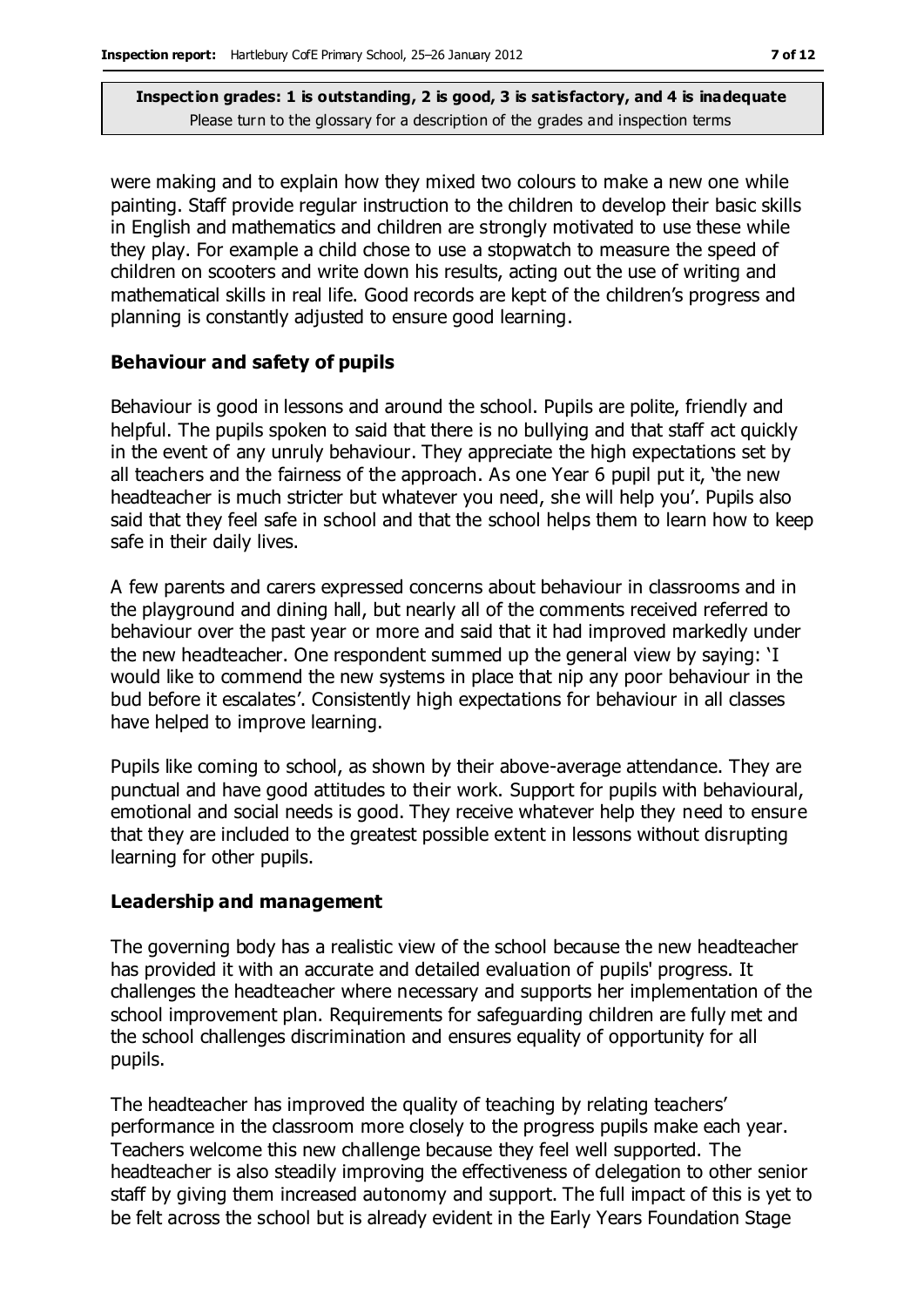where newly enabled leadership contributes significantly to current good progress.

The school provides a satisfactory curriculum that meets pupils' needs but does not yet challenge more-able pupils enough and has not fully overcome a reluctance to write on the part of some boys. Pupils' spiritual, moral, social and cultural development is promoted well through assemblies and lessons. Children have a good understanding of Christian values and of other faiths. They know, for example, that Jews, Muslims and Christians worship the same God. Pupils say they enjoy learning about different cultures and in particular that they learn a lot through the school's link in Tanzania. The pupils attending the before- and after-school clubs say they enjoy their activities and feel safe and well cared for.

The school rightly identified behaviour and writing as the main initial priorities and has taken decisive action to improve them. The marked improvements in behaviour and writing seen over one term, the strong team spirit and clear view of future improvement planning reflect the school's satisfactory capacity for sustained improvement.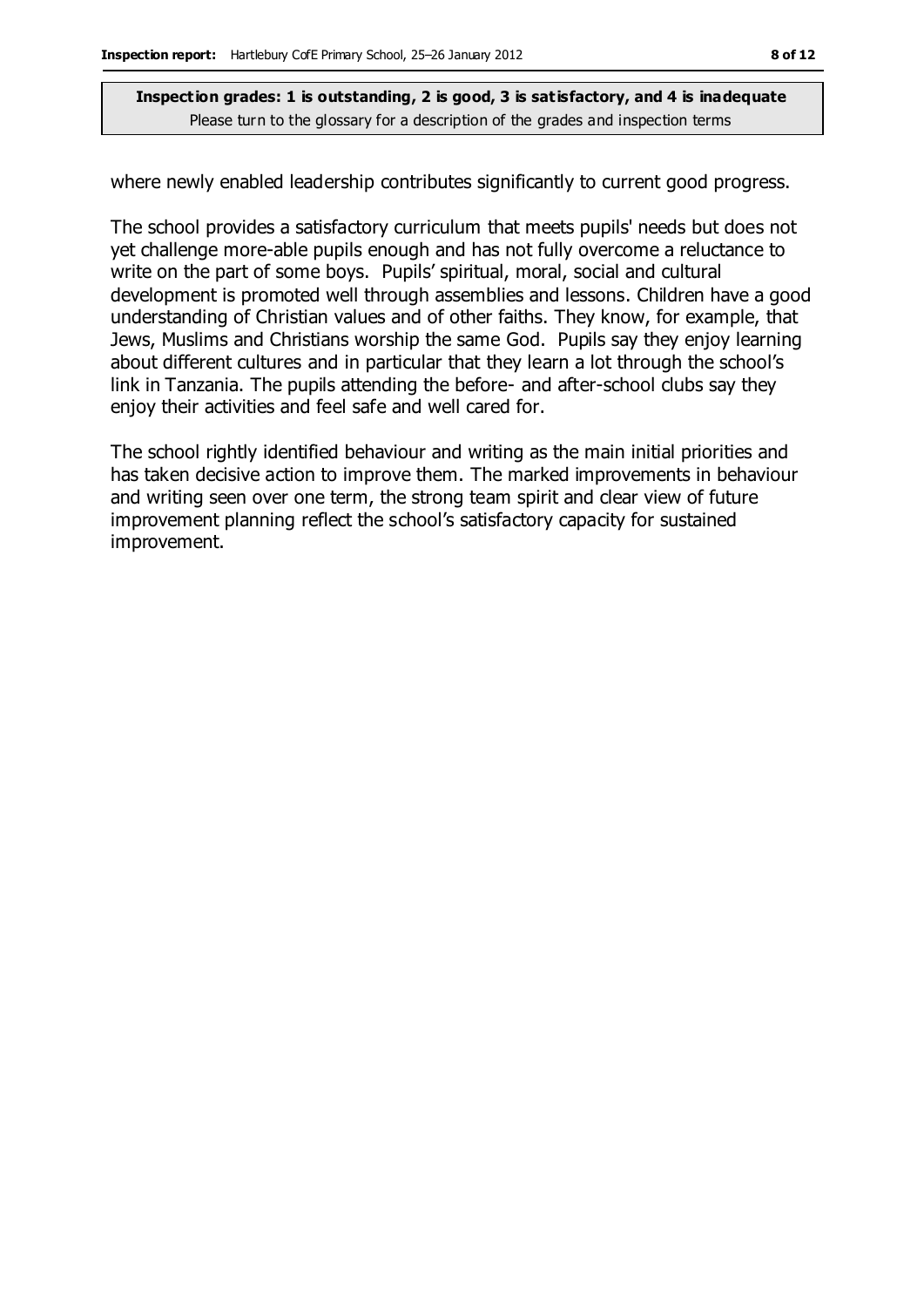### **Glossary**

### **What inspection judgements mean**

| Grade   | <b>Judgement</b> | <b>Description</b>                                            |
|---------|------------------|---------------------------------------------------------------|
| Grade 1 | Outstanding      | These features are highly effective. An outstanding           |
|         |                  | school provides exceptionally well for all its pupils' needs. |
| Grade 2 | Good             | These are very positive features of a school. A school        |
|         |                  | that is good is serving its pupils well.                      |
| Grade 3 | Satisfactory     | These features are of reasonable quality. A satisfactory      |
|         |                  | school is providing adequately for its pupils.                |
| Grade 4 | Inadequate       | These features are not of an acceptable standard. An          |
|         |                  | inadequate school needs to make significant                   |
|         |                  | improvement in order to meet the needs of its pupils.         |
|         |                  | Ofsted inspectors will make further visits until it           |
|         |                  | improves.                                                     |

### **Overall effectiveness of schools**

|                       | Overall effectiveness judgement (percentage of schools) |      |                     |                   |
|-----------------------|---------------------------------------------------------|------|---------------------|-------------------|
| <b>Type of school</b> | <b>Outstanding</b>                                      | Good | <b>Satisfactory</b> | <b>Inadequate</b> |
| Nursery schools       | 46                                                      | 46   |                     |                   |
| Primary schools       |                                                         | 47   | 40                  |                   |
| Secondary             | 14                                                      | 38   | 40                  |                   |
| schools               |                                                         |      |                     |                   |
| Special schools       | 28                                                      | 48   | 20                  |                   |
| Pupil referral        | 15                                                      | 50   | 29                  |                   |
| units                 |                                                         |      |                     |                   |
| All schools           |                                                         | 46   | 38                  |                   |

New school inspection arrangements have been introduced from 1 January 2012. This means that inspectors make judgements that were not made previously.

The data in the table above are for the period 1 September 2010 to 31 August 2011 and represent judgements that were made under the school inspection arrangements that were introduced on 1 September 2009. These data are consistent with the latest published official statistics about maintained school inspection outcomes (see [www.ofsted.gov.uk\)](http://www.ofsted.gov.uk/).

The sample of schools inspected during 2010/11 was not representative of all schools nationally, as weaker schools are inspected more frequently than good or outstanding schools.

Primary schools include primary academy converters. Secondary schools include secondary academy converters, sponsor-led academies and city technology colleges. Special schools include special academy converters and non-maintained special schools.

Percentages are rounded and do not always add exactly to 100.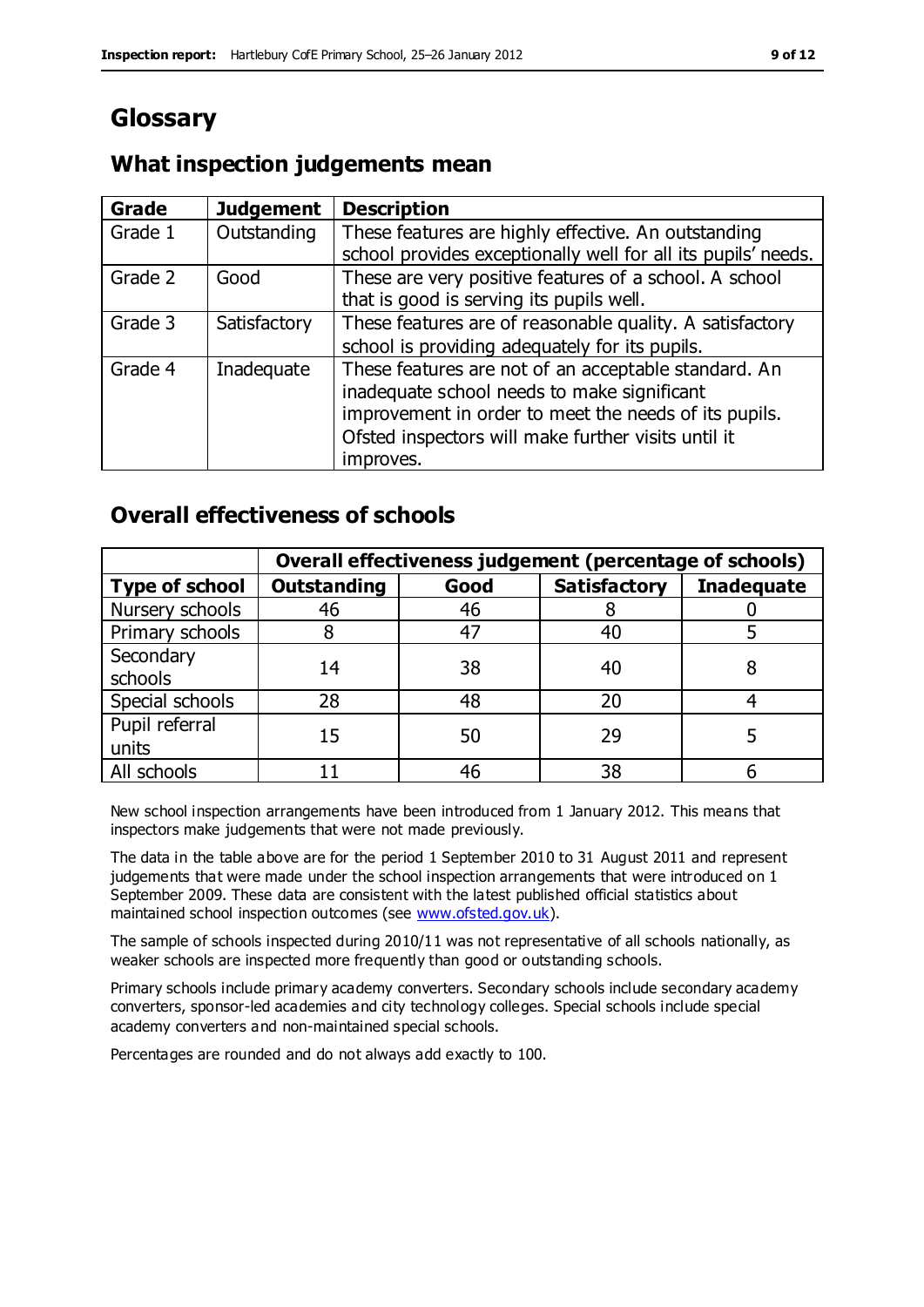## **Common terminology used by inspectors**

| Achievement:               | the progress and success of a pupil in their<br>learning and development taking account of their<br>attainment.                                                                                                        |
|----------------------------|------------------------------------------------------------------------------------------------------------------------------------------------------------------------------------------------------------------------|
| Attainment:                | the standard of the pupils' work shown by test and<br>examination results and in lessons.                                                                                                                              |
| Attendance                 | the regular attendance of pupils at school and in<br>lessons, taking into account the school's efforts to<br>encourage good attendance.                                                                                |
| Behaviour                  | how well pupils behave in lessons, with emphasis<br>on their attitude to learning. Pupils' punctuality to<br>lessons and their conduct around the school.                                                              |
| Capacity to improve:       | the proven ability of the school to continue<br>improving based on its self-evaluation and what<br>the school has accomplished so far and on the<br>quality of its systems to maintain improvement.                    |
| Leadership and management: | the contribution of all the staff with responsibilities,<br>not just the governors and headteacher, to<br>identifying priorities, directing and motivating staff<br>and running the school.                            |
| Learning:                  | how well pupils acquire knowledge, develop their<br>understanding, learn and practise skills and are<br>developing their competence as learners.                                                                       |
| Overall effectiveness:     | inspectors form a judgement on a school's overall<br>effectiveness based on the findings from their<br>inspection of the school.                                                                                       |
| Progress:                  | the rate at which pupils are learning in lessons and<br>over longer periods of time. It is often measured<br>by comparing the pupils' attainment at the end of a<br>key stage with their attainment when they started. |
| Safety                     | how safe pupils are in school, including in lessons;<br>and their understanding of risks. Pupils' freedom<br>from bullying and harassment. How well the school<br>promotes safety, for example e-learning.             |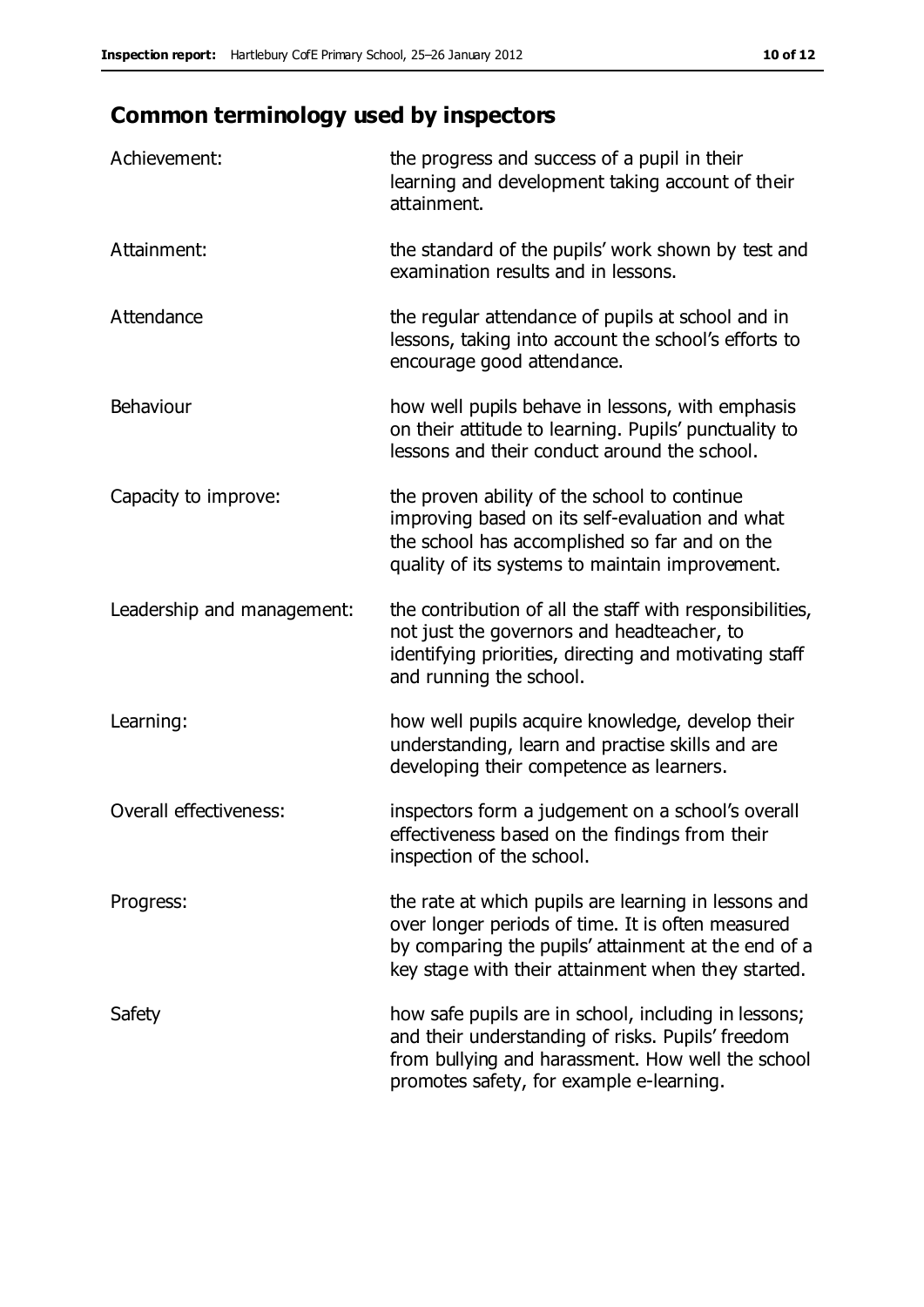#### **This letter is provided for the school, parents and carers to share with their children. It describes Ofsted's main findings from the inspection of their school.**



27 January 2012

Dear Pupils

#### **Inspection of Hartlebury CofE Primary School, Kidderminster, DY11 7TD**

Thank you for making me feel so welcome in your school. I enjoyed my visit. I found that your school gives you a satisfactory education and is getting better. These are some of the things I learned about your school.

- All the teachers expect you to behave well and you understand why good behaviour is important. You feel safe in school and your attendance is above average.
- You say you like your lessons and learn a lot from them.
- Children in the Reception class learn quickly and do well.
- Your headteacher has done a lot to improve the school in a short time and has good support from your parents and carers, the staff and the governing body.
- Your teachers have begun to improve your reading and writing skills so that you can all reach the levels you are capable of.
- Some of you, especially some boys, do not learn to write quickly and neatly enough and to spell correctly.
- Sometimes the top groups don't have hard enough work.

These are the things we have asked your teachers to do to make your school even better.

- Help you to do even better in English and mathematics, especially in your writing and spelling.
- Find ways of making writing more interesting for those boys who don't like doing it.
- Give harder work to the top groups more often.

You can help by always working as hard as you can, telling teachers what you are interested in and saying when things are too easy or too difficult.

Yours sincerely

Peter Kerr Lead inspector